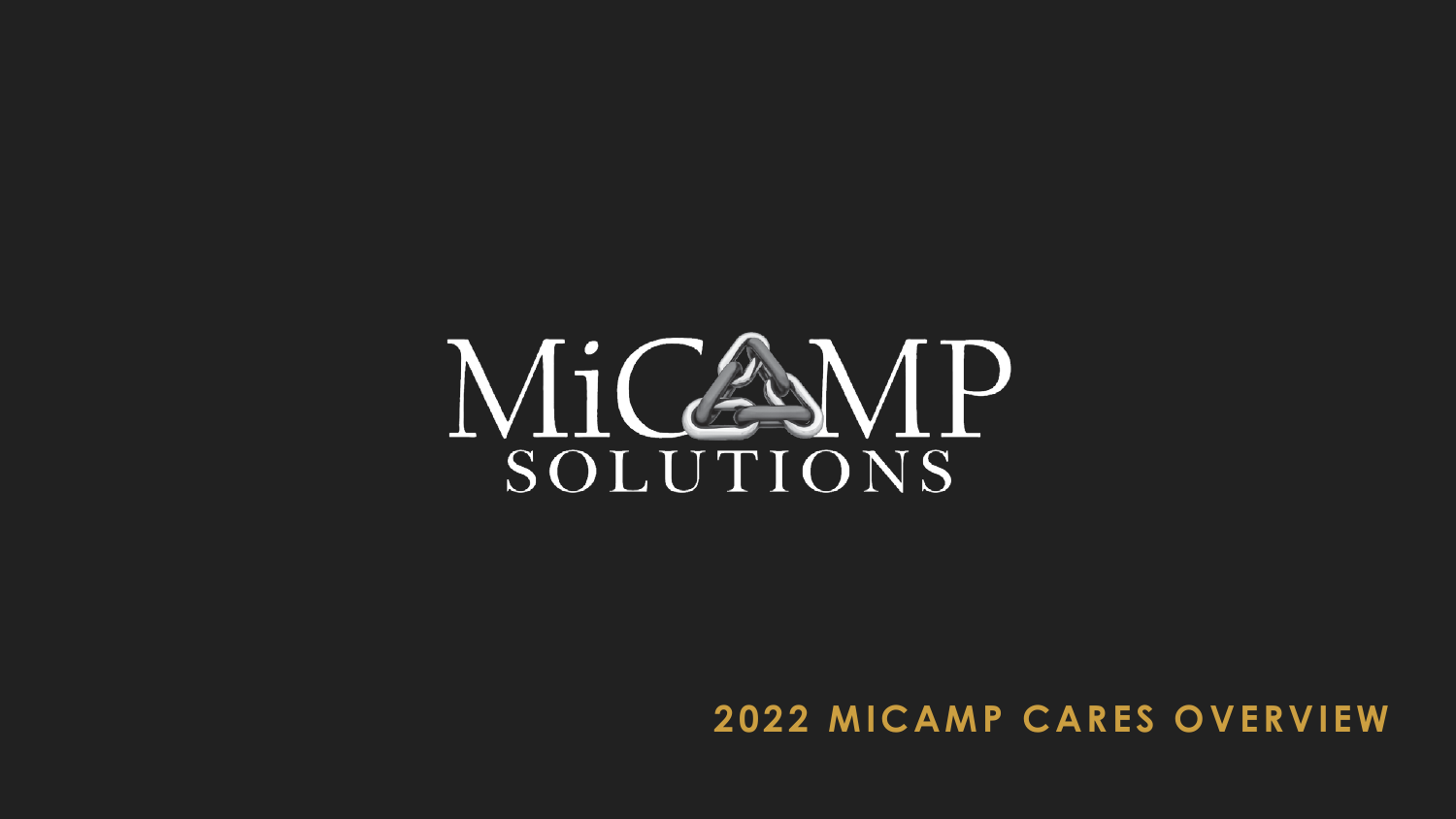MiCamp Solutions, a financial technology firm, is a trusted worldwide leader for secure payment processing solutions

Whether companies are looking for a new, disruptive global processing platform or machine learning algorithms to reduce fraud, we have the extensive expertise, strong partnerships, proven technologies, and decades of experience to make payment solutions seamless.

FOUNDED IN 2007

25,000 CLIENTS

\$15 BILLION PAYMENTS PROCESSED ANNUALLY

Over 500 ISO'S COMPENSATED MONTHLY

TOP 5 FISERV ISO

FISERV CHAIRMAN'S CIRCLE

INC. 5000: 2019 | 2020 | 2021